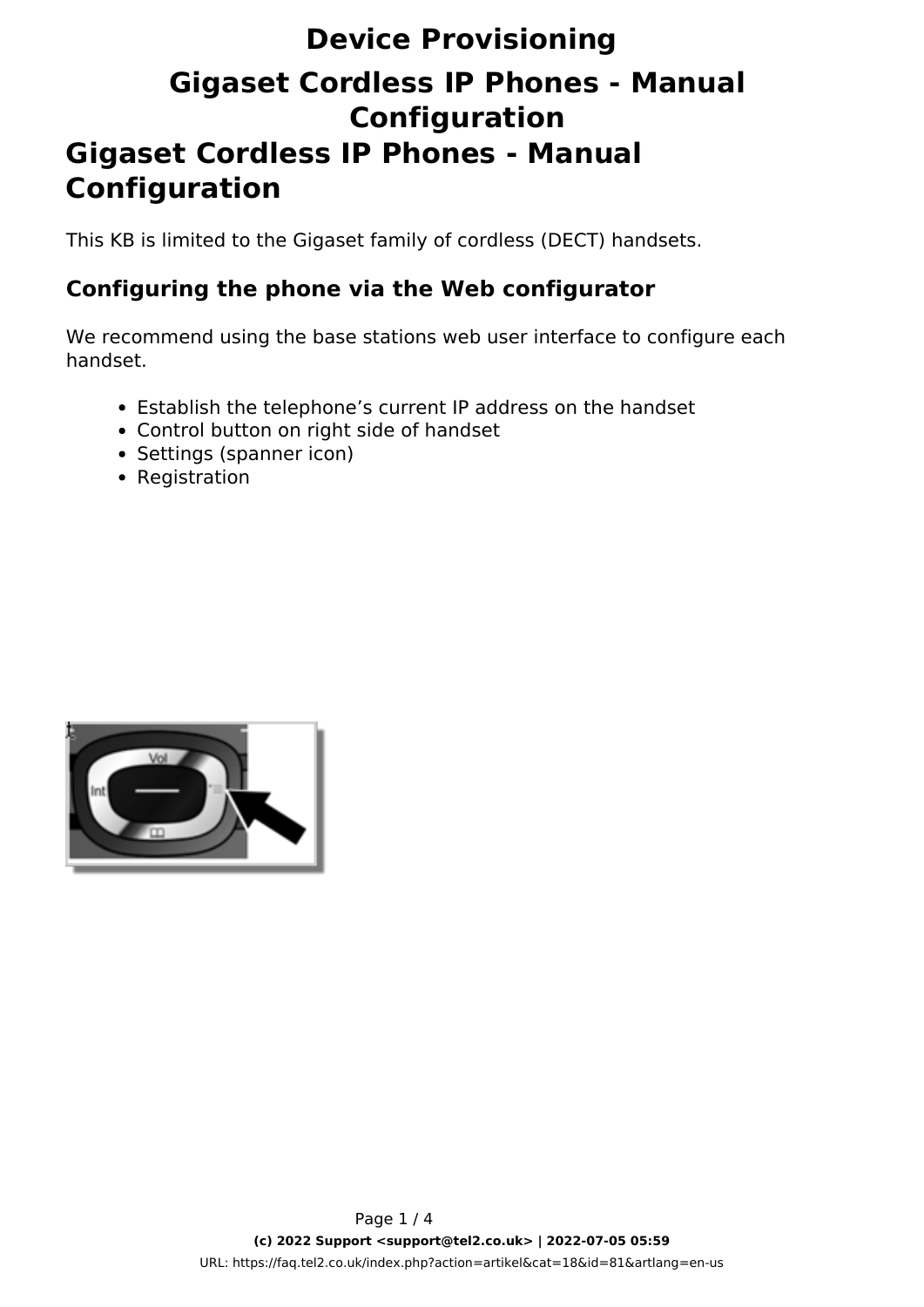## **Device Provisioning**



| <b>Settings</b>       |  |
|-----------------------|--|
| Date/Time             |  |
| <b>Audio Settings</b> |  |
| Display               |  |
| Language              |  |
| Registration          |  |
| Back                  |  |

- Enter http:// and the telephone's current IP address (for example: http://192.168.2.2) into the address field of the Web browser.
- Press the return key.
- A connection is established to the phone's Web configurator.

On the Web UI follow the steps below

Page 2 / 4

**(c) 2022 Support <support@tel2.co.uk> | 2022-07-05 05:59**

[URL: https://faq.tel2.co.uk/index.php?action=artikel&cat=18&id=81&artlang=en-us](https://faq.tel2.co.uk/index.php?action=artikel&cat=18&id=81&artlang=en-us)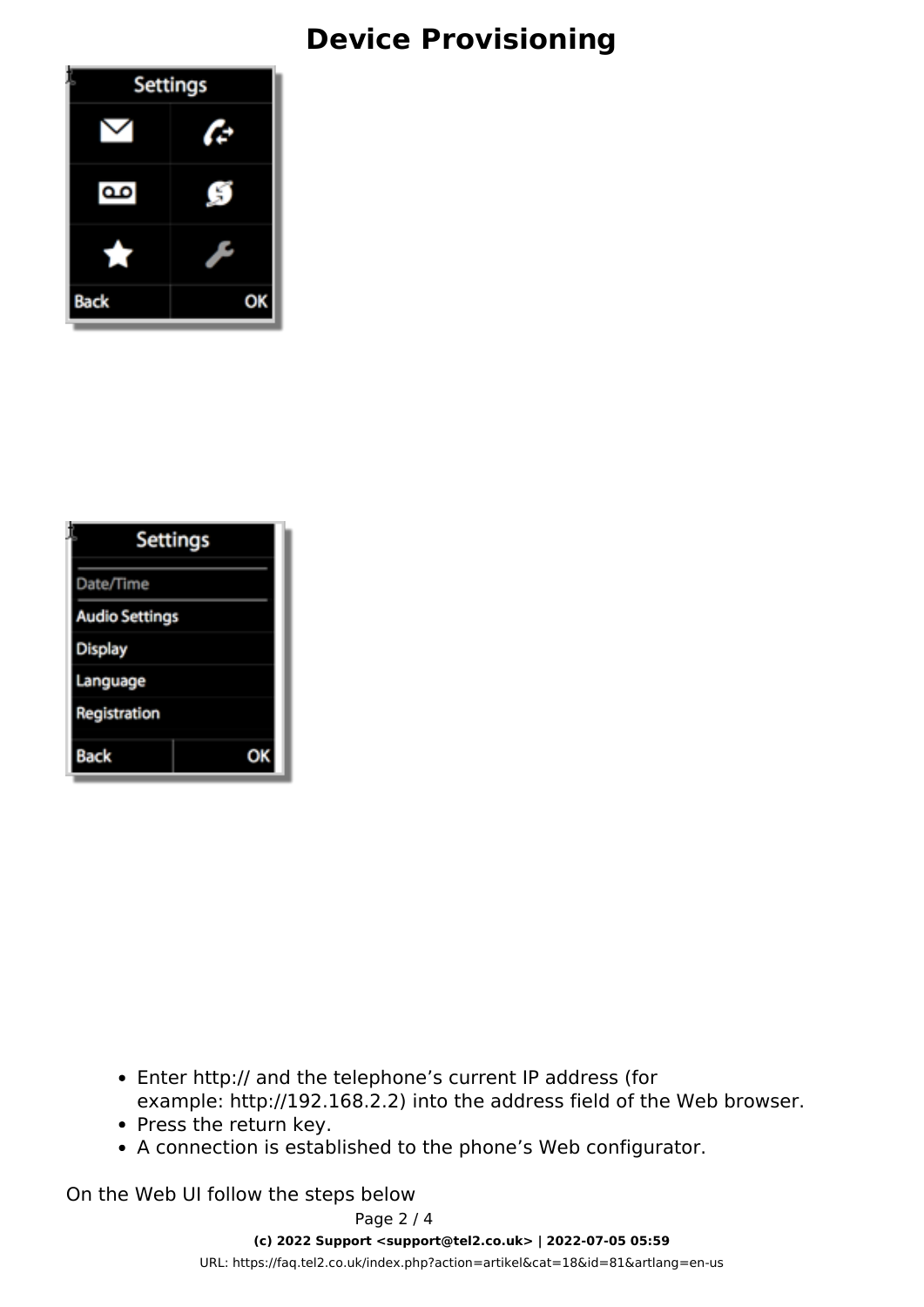### **Device Provisioning**

- Login default password: 0000
- Select: **Settings** |**Telephony** | **Connections**
- Select Edit the required extension
- Personal Provider Data
	- Authentication Name: <your phone number> (e.g. 442034567890)
	- Authentication Password: <your password>
	- User name: <your phone number> (e.g. 442034567890)
- General Provider Data
	- Domain: phone.tel2.co.uk
	- Proxy server Port: 5060
	- Register server: phone.tel2.co.uk
	- Refresh Registration: 180 seconds
	- Save settings: **SET**